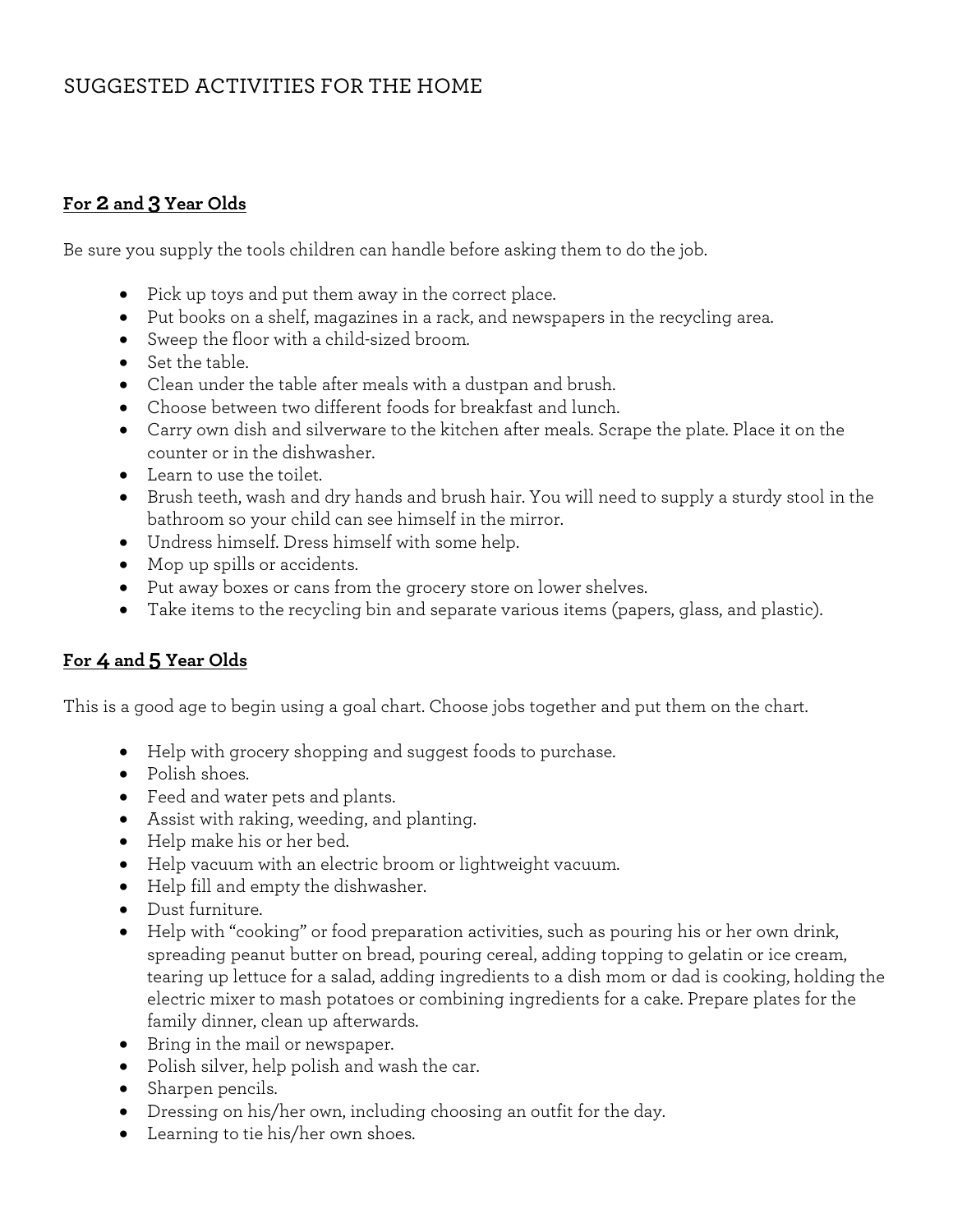- Scrubbing the sink, toilet and bathtub.
- Cleaning mirrors and windows.
- Separating the wash into various loads
- Folding the clothes and putting them away.
- Learn to answer the telephone and how to dial emergency numbers.
- Help clean the interior of the car.
- Take out the garbage.
- Begin learning social skills: sharing toys with playmates, asking before going out to play, etc…the child should be able to play for short periods of time without adult attention.
- Participate in selecting family activities.
- Begin handling money paying for small purchases in cash and receiving change.

# **For 6 and 7 Year Olds**

- Water houseplants, lawn and outdoor flowers.
- Sweep and hose off patio or deck.
- Begin using sharp knives, to peel vegetables and the stove and microwave to prepare simple food.
- Carry in the grocery sacks.
- Prepare his/her lunch.
- Gather wood for the fireplace.
- Take the family dog for a walk (depending on the size and strength of the dog).
- Give the family pet a bath.
- Be responsible for bandaging minor injuries.
- Wash out the trashcans.
- Wash walls; mop floors.
- Straighten or clean the silverware drawer.
- Hang his or her clothes in the closet.
- Do simple ironing.
- Straighten the bathroom; hang up towels, put dirty clothes in the hamper, etc....
- Care for bicycle and outdoor play equipment
- Use an alarm clock to get up independently in the morning. Go to bed at night on his/her own.
- Take telephone messages and write them down.

## **The Child's Bedroom**

- Let your child make some decisions about the arrangement of his/her room and be sure that the room reflects his/her individuality and interests. Be certain that upon reaching three or four years of age your child does not have a room, which still reflects infancy.
- Low lights and knobs
- A Low dresser
- A low bed which can easily be made by the child (a mattress on the floor with a sleeping bag or light cover fits this requirement).
- Easy to reach hangers for clothing.